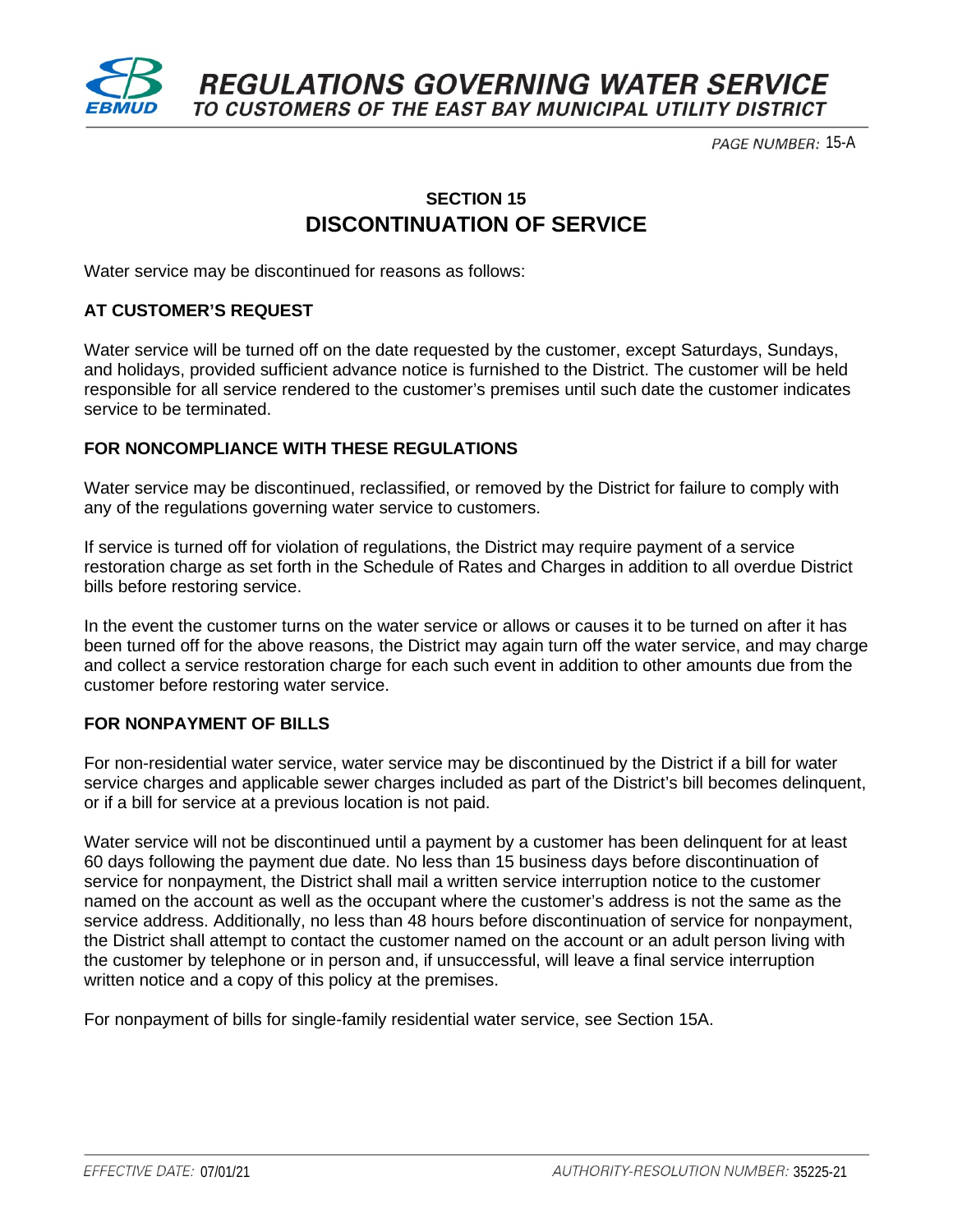

PAGE NUMBER: 15-B

### **SECTION 15A NONPAYMENT OF BILLS BY SINGLE-FAMILY RESIDENTIAL CUSTOMERS**

#### **OPTIONS TO AVOID SERVICE INTERRUPTION FOR NONPAYMENT OF BILLS**

For non-payment of bills, single-family residential customers may be subject to service interruption in accordance with Resolution 35211-20. Single-family residential customers may avoid service interruption under any of the following conditions:

- Single-family residential customers shall pay bills for water services charges and applicable sewer charges included as part of the District's bill by the payment due date indicated on the bill, or for a bill for service at a previous location, within 15 days after mailing or presentation at the current location.
- Water service for single-family residential customers may be interrupted by the District through the installation of a flow restrictor if a bill for water service charges and applicable sewer charges included as part of the District's bill is not paid by the payment due date. The installation of a flow restrictor will reduce the amount of water being delivered to the premises at approximately 0.5 gallon per minute to provide single-family customers, whose water bills remain unpaid, access to water for basic sanitation, cooking, and drinking water needs. Prior to the implementation of a flow restrictor, the District will provide written instructions regarding the limitations on water use associated with the implementation of the flow restrictor. Customer shall comply with such written instructions. **All use of water while a flow restrictor is installed shall be at customer's own risk. The District assumes no liability for ANY DAMAGES resulting from the customer's failure to comply with such written instructions or that are caused by the installation of flow restrictors or the use of flowrestricted water.**
- Water service will not be interrupted until a payment by a customer has been delinquent for at least 60 days following the payment due date. No less than 15 business days before interruption of service for nonpayment, the District shall mail a written notice to the customer named on the account as well as the occupant where the customer's address is not the same as the service address. Additionally, no less than 48 hours before interruption of service for nonpayment, the District shall attempt to contact the customer named on the account or an adult person living with the customer by telephone or in person and, if unsuccessful, will leave a final service interruption written notice and a copy of this policy at the premises.
- **Medical Certification** 
	- $\circ$  The District will not interrupt services to a customer who is financially unable to make a payment by the payment due date and who submits medical certification from a licensed primary care provider that interrupting water service would be life threatening to, or pose a serious threat to the health and safety of, the customer or a resident of the premises; provided that the customer agrees to make regular payments toward the unpaid balance in a manner approved by the District. A customer is deemed "financially unable to make a payment" if the customer's household is currently on the District's Customer Assistance Program (CAP) as described below, or if any member of the customer's household is a current recipient of CalWORKS, CalFresh, general assistance, Medi-Cal, Supplemental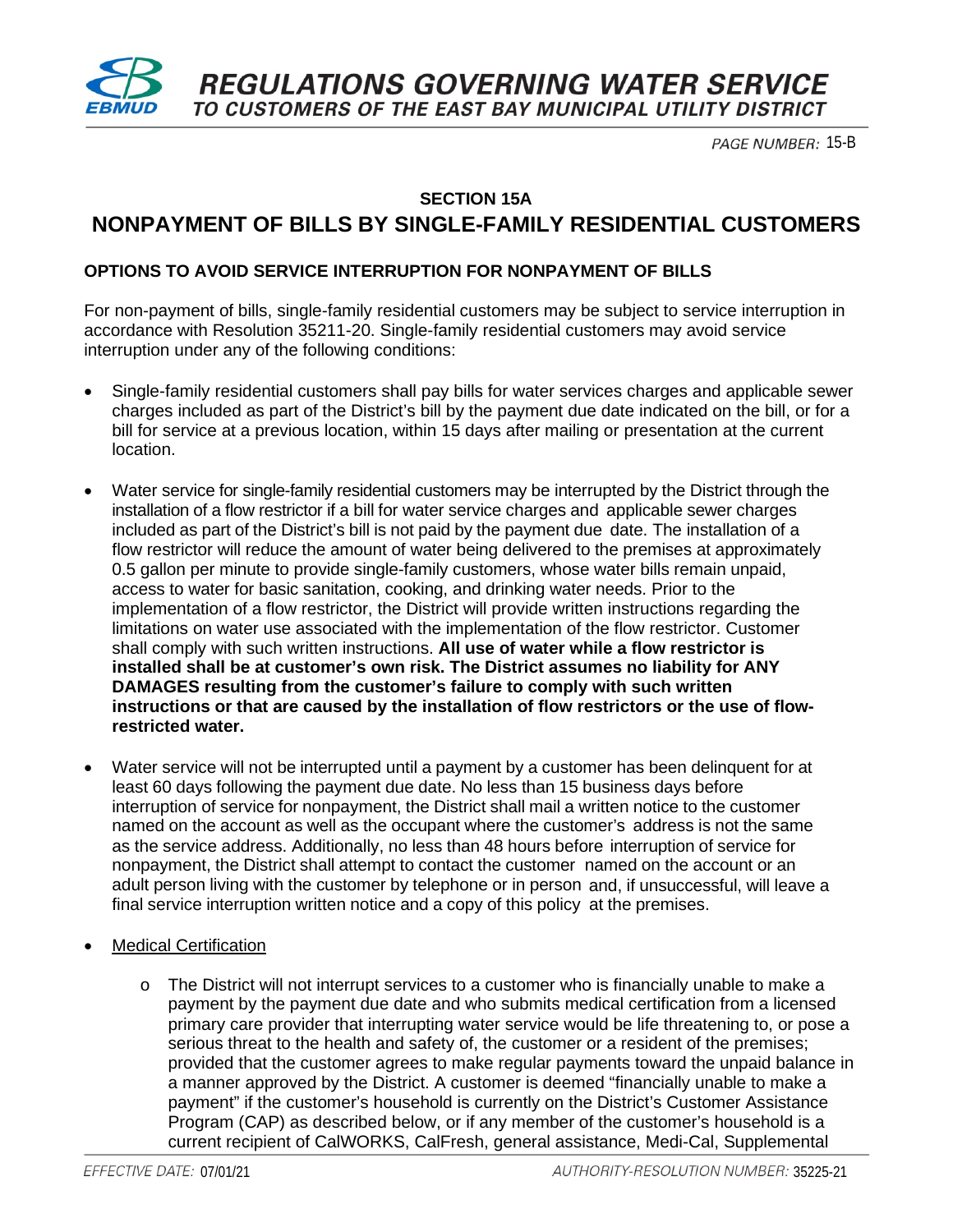

**REGULATIONS GOVERNING WATER SERVICE** TO CUSTOMERS OF THE EAST BAY MUNICIPAL UTILITY DISTRICT

PAGE NUMBER: 15-C

## **SECTION 15A NONPAYMENT OF BILLS BY SINGLE-FAMILY RESIDENTIAL CUSTOMERS**

Security Income/State Supplementary Payment Program, or California Special Supplemental Nutrition Program for Women, Infants, and Children, or the customer declares that the household's annual income is less than 200 percent of the federal poverty level. For customers who meet the above qualifications, the District will select an appropriate payment arrangement, taking into consideration information from the customer and the District's payment needs. A customer who receives a payment arrangement under this paragraph will be required to enter into a written payment agreement with the District. If for 60 days or more a customer fails to comply with the written payment agreement or pay the customer's current service charges, the District may interrupt water service after posting a final service interruption notice at least five (5) business days before the installation of a flow restrictor.

#### • Deferred Payments/Alternative Payment Schedule or Reduced Payments

a. Deferred Payments/Alternative Payment Schedule

A residential customer may avoid service interruption for nonpayment by deferring payment of the unpaid bill or by agreeing to an alternative payment schedule. The customer must contact the District, by telephone or in writing, to request an alternative payment schedule or a deferral of the payment period in which to pay the unpaid bill. The District shall review the customer's request. If a customer wishing to defer payments or agree to an alternative payment schedule must agree to amortize the unpaid balance of the account over a reasonable period of time, not to exceed 12 months. The customer who is granted such payment arrangement will be required to enter into a written payment agreement with the District.

Customers who enter into a payment agreement with the District and who make regular required payments toward the unpaid balance shall avoid interruption of service for nonpayment of the bill. Failure to comply with the terms of the written payment agreement shall result in the interruption of service after posting of a final service interruption notice at least 48 hours before any action is taken.

#### b. Reduced Payments

The District offers CAP to eligible low-income customers. Residential customers eligible for CAP are offered a temporary discount in the District water and wastewater rates. The discounted amount is applied prospectively, after the District determines a customer meets the eligibility requirements to participate in CAP.

**CAP Eligibility**: CAP eligibility is based on income limits that correspond to the "very lowincome level" established by the State housing poverty guidelines, which are set by the county and updated annually. A very low-income limit reflects 50% of Housing and Urban Development's Median Family Income. A customer that is on CAP must notify the District if the customer's household no longer qualifies for the CAP. CAP Benefits are temporary and are not provided indefinitely. Eligible CAP customers must reapply to participate in CAP every 24 months.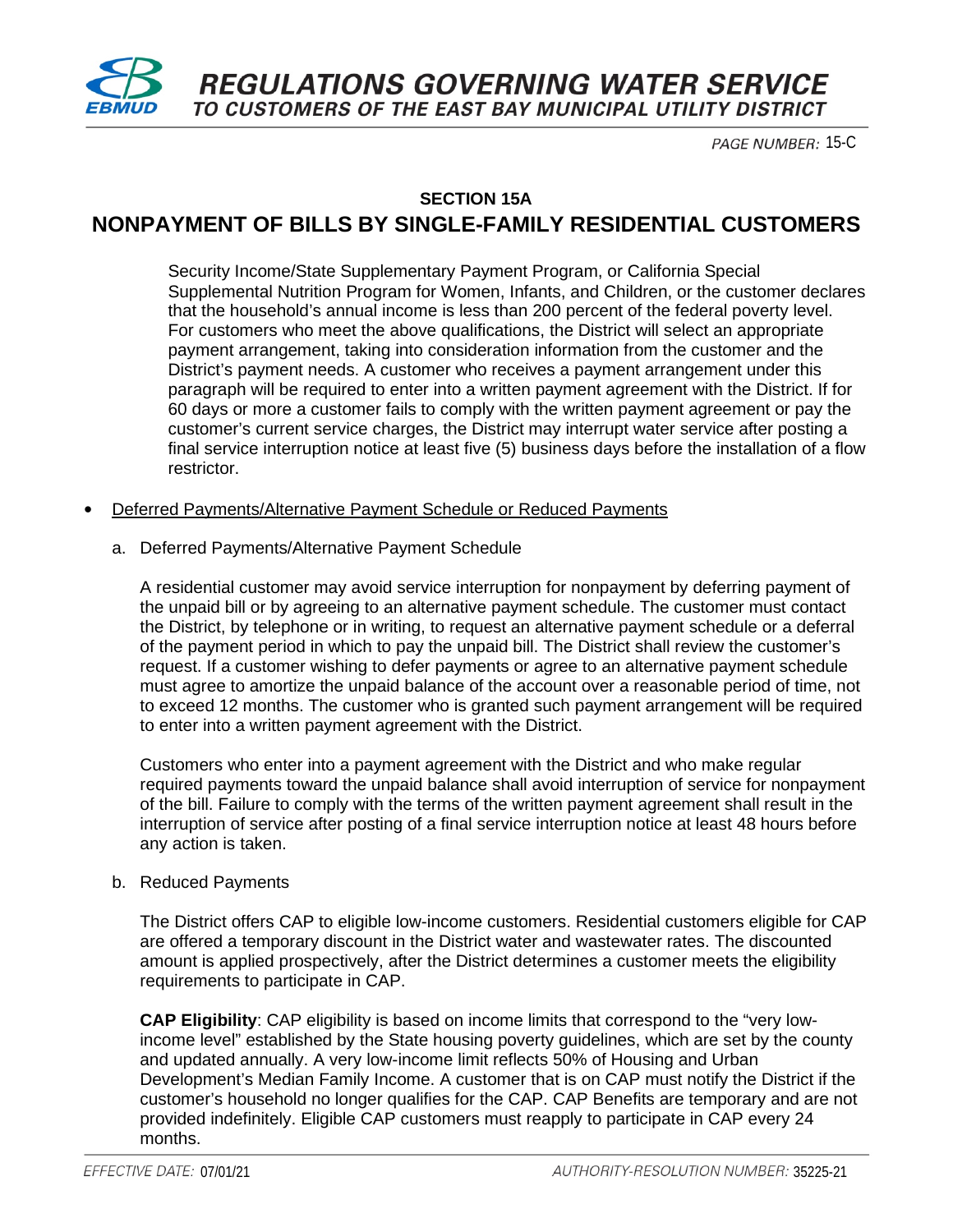

PAGE NUMBER: 15-D

**SECTION 15A**

# **NONPAYMENT OF BILLS BY SINGLE-FAMILY RESIDENTIAL CUSTOMERS**

**CAP Benefits**: Eligible customers may qualify for a 50 percent discount on the standard bimonthly service charge and a 50 percent discount on the water use in each eligible household, up to a maximum of 1,050 gallons per person per month. A 35 percent discount on the District's wastewater service charge and flow charges collected will be applied to the account. CAP benefit shall be effective beginning the billing period when the eligibility is approved by the District.

The District's CAP benefits apply only to the District's service charges.

#### Contest or appeal a bill

Customers may contact the District at **(866) 403-2683** to obtain information regarding payment arrangements to avoid service interruption and/or the process to dispute a bill. A customer may dispute a bill by submitting a written description of the dispute to the District's Customer Services Manager or by speaking directly with a Customer Services Supervisor by telephone within 15 calendar days after the payment due date. The Customer Services Manager shall respond in writing to the customer no later than 15 days after receiving the dispute in writing or by telephone.

Any customer whose timely dispute has resulted in an adverse determination may appeal the determination to the Manager of Customer and Community Services by filing a written notice of appeal within ten (10) business days of mailing of the Customer Service Manager's determination. The Manager of Customer and Community Services has 10 days to respond to the appeal. The decision of the Manager of Customer and Community Services shall conclude the investigation of the customer dispute or complaint. The review of customer's dispute or complaint shall include the following factors:

- 1. Whether the charges are correct;
- 2. Whether staff installed a flow restrictor to interrupt water service prior to the completion of this appeal process;
- 3. Whether staff failed to offer deferred payments or an alternative payment schedule or reduced payments as outlined above;
- 4. Whether staff failed to inform the customer of the District's CAP program; or
- 5. Whether staff failed to consider medical certification as outlined above.

Water service will not be interrupted during the period the customer's bill dispute is being investigated or appealed.

All appeals submitted to the Manager of Customer and Community Services shall be presented to the Board of Directors in a monthly report, including decisions rendered.